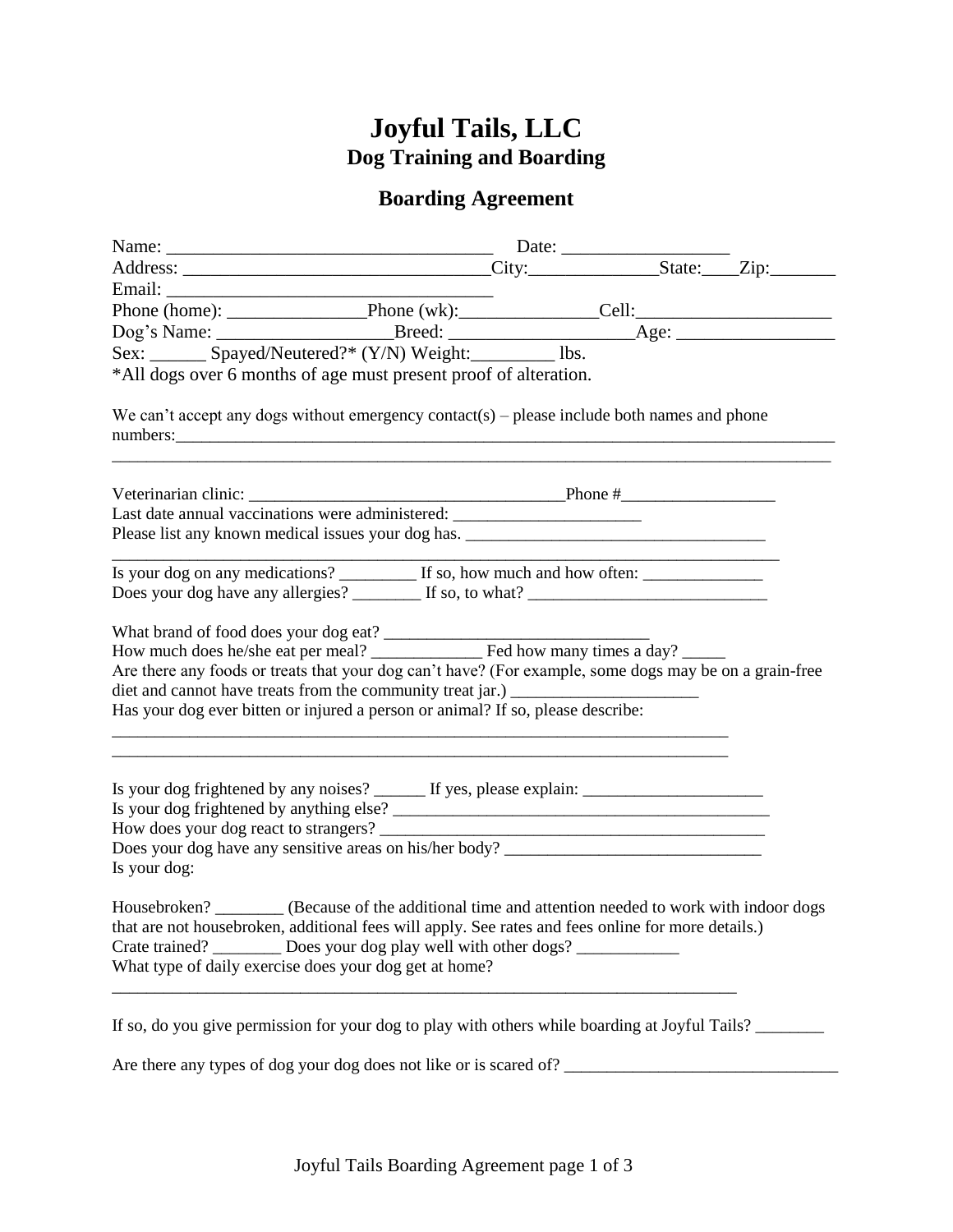#### **Policies and Procedures**

#### **Records and Agreements**

Please bring the following paperwork with you (or mail/email it to Joyful Tails) prior to your dog's first stay with us:

- $\Box$  Completed, signed boarding agreement
- $\Box$  Proof of current vaccinations:
- **DHPP**
- (Distemper, Hepatitis, Parvovirus, Parainfluenza)
- **Q** Rabies
- **D** Bordetella
- □ Canine Influenza vaccine
- $\Box$  Negative fecal test within the past year

#### **Puppies**

While we are happy to accommodate young dogs, we cannot accept puppies until they have completed their third round of vaccinations for their own protection.

#### **Cancellations**

Because space is limited at Joyful Tails, it is a courtesy to all clients to let us know as soon as possible if you will not need your reservation spot; we consistently reach full capacity and have to turn people away, particularly during the holidays. Payment must be made in full at least 2 weeks prior to arrival date. Reservations not paid in full by that time are no longer guaranteed.

- Cancellations made more than 2 weeks prior to arrival date will be refunded the full amount.
- $\Box$  Cancellations made 1-2 weeks prior to arrival date will be refunded 50% of the full boarding amount.
- $\Box$  Cancellations made less than one week before arrival will not be refunded.

#### **What to Bring**

While staying with Joyful Tails, your dog will need:

- Food
- Treats for your dog (in a re-sealable container, please)
- Leash (4' or 6' non-retractable preferred)
- Collar
- Any medications your dog is currently taking
- Flea & tick or heartworm preventative (if needed during your dog's stay)

Being away from home can be stressful, and we want your dog to feel as much at home as possible. You may also want to bring the following items:

- Dog bed
- A shirt or blanket with your scent on it

We do not recommend bringing toys, as another dog could easily destroy them. Please label your dog's belongings to prevent any mixups during his or her stay.

#### **Other Considerations**

- Because your pets will be living in our home, we can only accept dogs that can live peacefully with a variety of people and dogs. Unsafe behavior will not be tolerated. A trial overnight "meet the pack" visit will be required prior to your dog's first stay with us to make sure that your pet fits comfortably into our program. A one-time charge of \$30 will apply. Only an abbreviated stay is required, from 4:00pm to 10:00am. We can accommodate a longer stay; the regular boarding rate may apply.
- All dogs over 6 months of age must be spayed or neutered to stay at Joyful Tails, unless medically exempt. For more information on the advantages of altering your pet, [visit the Humane Society of the United States' website](http://www.humanesociety.org/issues/pet_overpopulation/facts/spay_neuter_myths_facts.html) at [http://www.humanesociety.org/issues/pet\\_overpopulation/facts/spay\\_neuter\\_myths\\_facts.html](http://www.humanesociety.org/issues/pet_overpopulation/facts/spay_neuter_myths_facts.html)